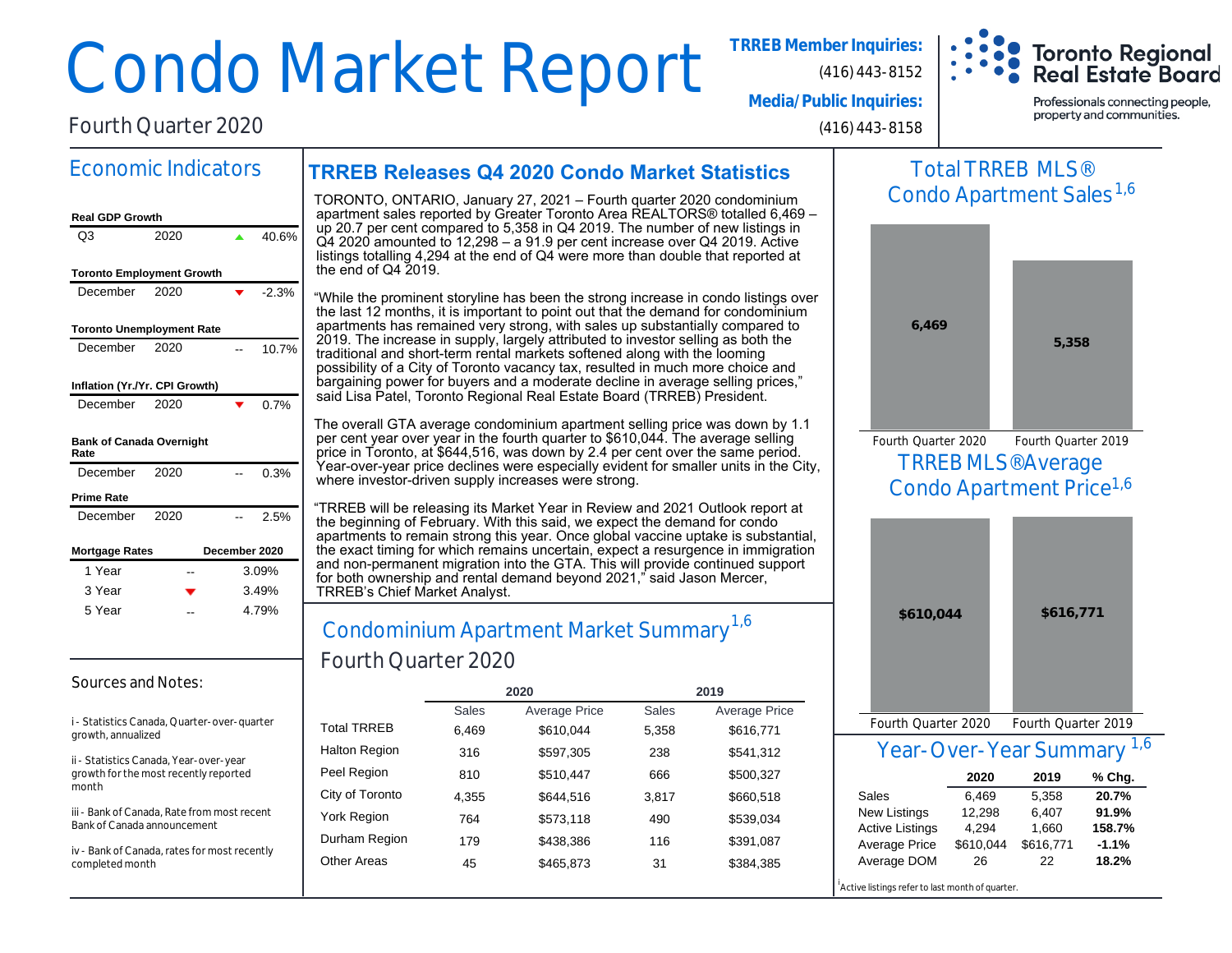## SUMMARY OF CONDOMINIUM APARTMENT TRANSACTIONS

## FOURTH QUARTER 2020 ALL TRREB AREAS

|                        | Sales <sub>1</sub> | Dollar Volume 1 | Average Price 1 | Median Price 1 | New Listings 2 | Active Listings 3   | Avg. SP/LP 4 | Avg. DOM 5      |
|------------------------|--------------------|-----------------|-----------------|----------------|----------------|---------------------|--------------|-----------------|
| <b>TRREB Total</b>     | 6.469              | \$3,946,375,362 | \$610.044       | \$545.000      | 12.298         | 4.294               | 99%          | 26              |
| <b>Halton Region</b>   | $\overline{316}$   | \$188,748,286   | \$597,305       | \$509,950      | 437            | 146                 | 98%          | 26              |
| Burlington             | 147                | \$80,615,438    | \$548,404       | \$480,000      | 190            | 64                  | 98%          | 26              |
| <b>Halton Hills</b>    | 6                  | \$2,752,300     | \$458,717       | \$457,500      | 6              | 3                   | 98%          | 21              |
| Milton                 | 41                 | \$21,271,500    | \$518,817       | \$522,000      | 52             | $\,8\,$             | 100%         | 23              |
| Oakville               | 122                | \$84,109,048    | \$689,418       | \$533,750      | 189            | 71                  | 98%          | 27              |
| Peel Region            | 810                | \$413,461,893   | \$510,447       | \$495,000      | 1,520          | 467                 | 98%          | 25              |
| Brampton               | 150                | \$69,244,790    | \$461,632       | \$455,000      | 267            | 67                  | 99%          | 22              |
| Mississauga            | 659                | \$343,557,103   | \$521,331       | \$505,000      | 1,250          | 398                 | 98%          | 25              |
| Caledon                | $\mathbf{1}$       | \$660,000       | \$660,000       | \$660,000      | 3              | $\overline{2}$      | 100%         | $\overline{7}$  |
| City of Toronto        | 4,355              | \$2,806,867,518 | \$644,516       | \$570,500      | 8,784          | 3,120               | 99%          | 26              |
| <b>Toronto West</b>    | 926                | \$528,066,451   | \$570,266       | \$530,000      | 1,704          | 516                 | 99%          | 24              |
| <b>Toronto Central</b> | 2,778              | \$1,947,562,637 | \$701,066       | \$610,000      | 6,069          | 2,313               | 98%          | 28              |
| <b>Toronto East</b>    | 651                | \$331,238,430   | \$508,815       | \$475,000      | 1,011          | 291                 | 100%         | 21              |
| York Region            | 764                | \$437,862,222   | \$573,118       | \$538,400      | 1,298          | 496                 | 99%          | 28              |
| Aurora                 | 24                 | \$12,884,400    | \$536,850       | \$510,000      | 35             | 16                  | 98%          | 36              |
| E. Gwillimbury         | $\mathbf{1}$       | \$385,000       | \$385,000       | \$385,000      | $\mathbf{0}$   | $\mathbf{0}$        | 100%         | $\overline{7}$  |
| Georgina               | $\overline{1}$     | \$302,000       | \$302,000       | \$302,000      | $\overline{4}$ | 3                   | 104%         | 8               |
| King                   | $\overline{7}$     | \$4,206,000     | \$600,857       | \$535,000      | 6              | $\overline{4}$      | 96%          | 48              |
| Markham                | 273                | \$159,739,140   | \$585,125       | \$549,000      | 426            | 151                 | 99%          | 28              |
| Newmarket              | 18                 | \$9,180,350     | \$510,019       | \$490,000      | 20             | $\mathbf{1}$        | 99%          | 16              |
| Richmond Hill          | 190                | \$99,877,616    | \$525,672       | \$515,000      | 324            | 103                 | 99%          | 27              |
| Vaughan                | 230                | \$138,623,916   | \$602,713       | \$570,000      | 455            | 207                 | 98%          | 29              |
| Whitchurch-Stouffville | 20                 | \$12,663,800    | \$633,190       | \$585,950      | 28             | 11                  | 98%          | 38              |
| Durham Region          | 179                | \$78,471,155    | \$438,386       | \$429,000      | 210            | 49                  | 100%         | 20              |
| Ajax                   | 29                 | \$12,273,401    | \$423,221       | \$421,500      | 31             | 3                   | 100%         | 21              |
| <b>Brock</b>           | $\mathbf{0}$       |                 |                 |                | $\mathbf{0}$   | $\mathsf{O}\xspace$ |              |                 |
| Clarington             | 35                 | \$14,749,380    | \$421,411       | \$400,500      | 40             | 5                   | 101%         | 13              |
| Oshawa                 | 36                 | \$11,105,399    | \$308,483       | \$325,000      | 64             | 30                  | 102%         | 29              |
| Pickering              | 47                 | \$24,133,175    | \$513,472       | \$468,975      | 39             | $\overline{7}$      | 99%          | 25              |
| Scugog                 | $\mathbf{0}$       |                 |                 |                | $\mathbf{0}$   | $\mathbf{0}$        |              |                 |
| Uxbridge               | $\mathbf{1}$       | \$485,000       | \$485,000       | \$485,000      | $\mathbf{1}$   | $\mathbf{1}$        | 100%         | 11              |
| Whitby                 | 31                 | \$15,724,800    | \$507,252       | \$499,000      | 35             | 3                   | 102%         | 13              |
| Dufferin County        | 8 <sup>°</sup>     | \$3,330,000     | \$416,250       | \$376,500      | $\overline{3}$ | $\overline{1}$      | 99%          | 32 <sup>°</sup> |
| Orangeville            | 8                  | \$3,330,000     | \$416,250       | \$376,500      | 3              | $\mathbf{1}$        | 99%          | 32              |
| Simcoe County          | 37                 | \$17,634,288    | \$476,602       | \$480,000      | 46             | 15                  | 98%          | 26              |
| Adjala-Tosorontio      | $\mathbf{0}$       |                 |                 |                | $\mathbf{0}$   | $\mathbf{0}$        | $\sim$       |                 |
| <b>Bradford West</b>   | 4                  | \$1,558,900     | \$389,725       | \$389,950      | 3              | $\mathbf 0$         | 98%          | 26              |
| Essa                   | $\mathbf{0}$       |                 |                 |                | $\mathbf{0}$   | $\mathbf{0}$        |              |                 |
| Innisfil               | 22                 | \$10,846,388    | \$493,018       | \$490,000      | 29             | 10                  | 99%          | 27              |
| New Tecumseth          | 11                 | \$5,229,000     | \$475,364       | \$495,000      | 14             | 5                   | 98%          | 27              |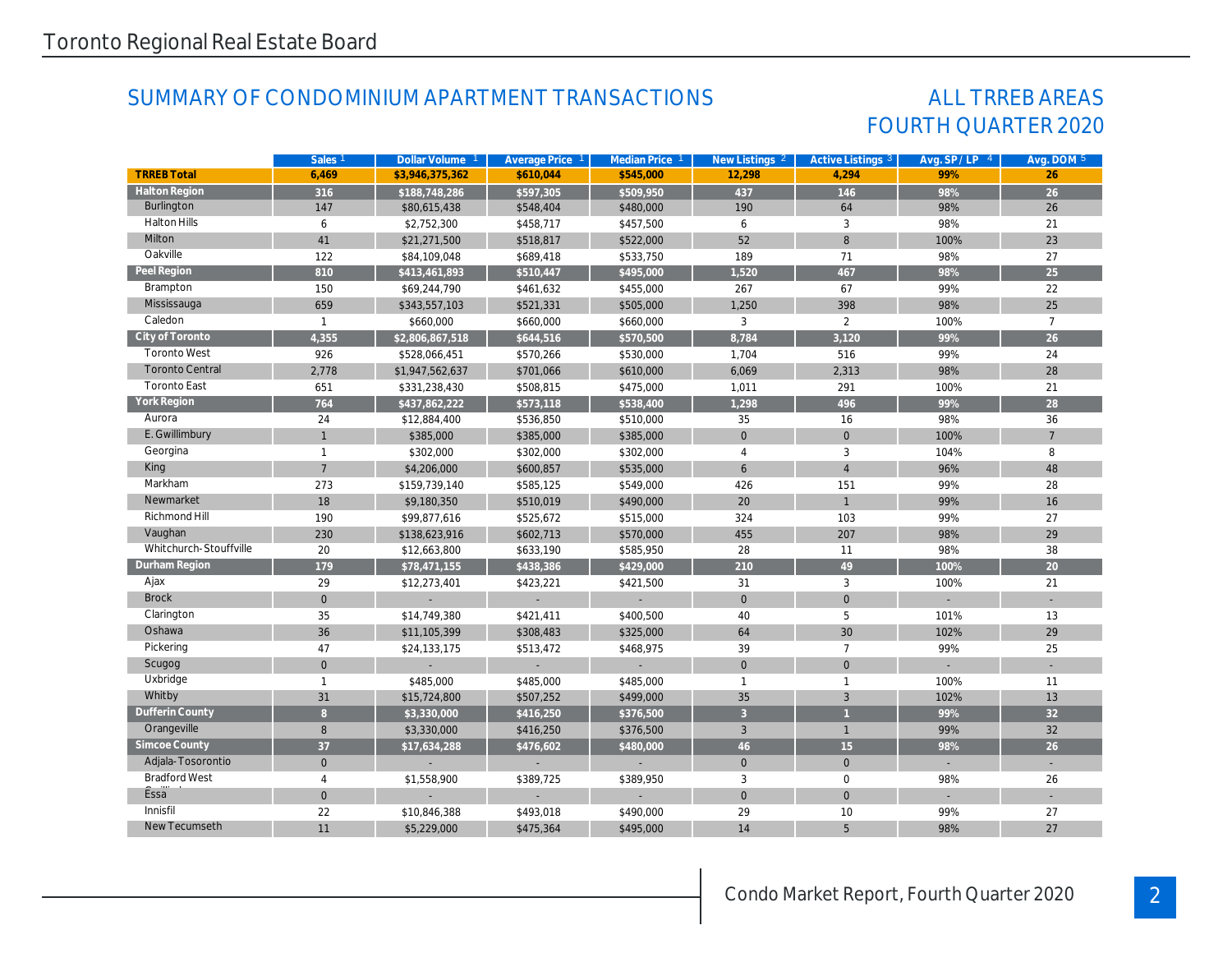## SUMMARY OF CONDOMINIUM APARTMENT TRANSACTIONS

## FOURTH QUARTER 2020 CITY OF TORONTO

|                        | Sales <sub>1</sub> | Dollar Volume 1 | Average Price 1 | Median Price 1 | New Listings 2 | Active Listings 3 | Avg. SP/LP 4 | Avg. DOM 5      |
|------------------------|--------------------|-----------------|-----------------|----------------|----------------|-------------------|--------------|-----------------|
| <b>TRREB Total</b>     | 6,469              | \$3,946,375,362 | \$610.044       | \$545.000      | 12,298         | 4.294             | 99%          | 26              |
| City of Toronto Total  | 4,355              | \$2,806,867,518 | \$644,516       | \$570,500      | 8,784          | 3,120             | 99%          | $\overline{26}$ |
| <b>Toronto West</b>    | 926                | \$528,066,451   | \$570,266       | \$530,000      | 1,704          | 516               | 99%          | 24              |
| Toronto W01            | 74                 | \$46,838,877    | \$632,958       | \$575,400      | 120            | 18                | 99%          | 21              |
| Toronto W02            | 69                 | \$46,022,290    | \$666,990       | \$650,000      | 123            | 23                | 100%         | 16              |
| Toronto W03            | 19                 | \$10,151,000    | \$534,263       | \$550,000      | 35             | 15                | 98%          | 31              |
| Toronto W04            | 103                | \$52,140,258    | \$506,216       | \$498,000      | 173            | 55                | 99%          | 27              |
| Toronto W05            | 78                 | \$34,601,788    | \$443,613       | \$457,500      | 122            | 44                | 98%          | 21              |
| Toronto W06            | 214                | \$140,183,894   | \$655,065       | \$610,000      | 426            | 138               | 98%          | 26              |
| Toronto W07            | 11                 | \$7,456,422     | \$677,857       | \$577,000      | 37             | 17                | 97%          | 30              |
| Toronto W08            | 232                | \$134,171,921   | \$578,327       | \$525,000      | 434            | 127               | 99%          | 24              |
| Toronto W09            | 43                 | \$19,740,500    | \$459,081       | \$440,000      | 91             | 33                | 99%          | 24              |
| Toronto W10            | 83                 | \$36,759,501    | \$442,886       | \$445,000      | 143            | 46                | 98%          | 29              |
| <b>Toronto Central</b> | 2,778              | \$1,947,562,637 | \$701,066       | \$610,000      | 6,069          | 2,313             | 98%          | 28              |
| Toronto C01            | 1,092              | \$774,495,795   | \$709,245       | \$622,750      | 2,553          | 989               | 98%          | 28              |
| Toronto C02            | 116                | \$123,411,299   | \$1,063,891     | \$795,000      | 300            | 135               | 98%          | 27              |
| Toronto C03            | 28                 | \$24,759,101    | \$884,254       | \$711,500      | 61             | 31                | 98%          | 38              |
| Toronto C04            | 38                 | \$25,427,225    | \$669,138       | \$589,500      | 71             | 25                | 96%          | 29              |
| Toronto C06            | 45                 | \$24,174,500    | \$537,211       | \$525,000      | 88             | 15                | 98%          | 26              |
| Toronto C07            | 136                | \$81,240,073    | \$597,353       | \$583,500      | 276            | 87                | 99%          | 26              |
| Toronto C08            | 544                | \$372,277,849   | \$684,334       | \$612,500      | 1,212          | 447               | 98%          | 29              |
| Toronto C09            | 28                 | \$44,726,400    | \$1,597,371     | \$951,250      | 88             | 41                | 99%          | 26              |
| Toronto C10            | 129                | \$96,315,285    | \$746,630       | \$705,000      | 282            | 129               | 98%          | 26              |
| Toronto C11            | 66                 | \$34,737,389    | \$526,324       | \$486,550      | 137            | 53                | 100%         | 23              |
| Toronto C12            | 21                 | \$26,330,000    | \$1,253,810     | \$955,000      | 25             | 8                 | 98%          | 37              |
| Toronto C13            | 99                 | \$57,132,996    | \$577,101       | \$542,500      | 154            | 43                | 99%          | 24              |
| Toronto C14            | 206                | \$128,019,026   | \$621,452       | \$595,000      | 378            | 149               | 99%          | 27              |
| Toronto C15            | 230                | \$134,515,699   | \$584,851       | \$552,194      | 444            | 161               | 99%          | 27              |
| Toronto East           | 651                | \$331,238,430   | \$508,815       | \$475,000      | 1,011          | 291               | 100%         | 21              |
| Toronto E01            | 53                 | \$37,782,953    | \$712,886       | \$671,500      | 94             | 18                | 99%          | 19              |
| Toronto E02            | 41                 | \$31,388,500    | \$765,573       | \$625,000      | 88             | 29                | 100%         | 16              |
| Toronto E03            | 28                 | \$13,144,688    | \$469,453       | \$433,500      | 56             | 22                | 99%          | 17              |
| Toronto E04            | 77                 | \$34,531,708    | \$448,464       | \$431,000      | 107            | 27                | 100%         | 20              |
| Toronto E05            | 77                 | \$37,960,475    | \$492,993       | \$481,800      | 100            | 27                | 100%         | 24              |
| Toronto E06            | 20                 | \$12,848,000    | \$642,400       | \$583,000      | 34             | 11                | 100%         | 17              |
| Toronto E07            | 104                | \$50,006,545    | \$480,832       | \$480,000      | 136            | 33                | 100%         | 23              |
| Toronto E08            | 67                 | \$29,950,002    | \$447,015       | \$430,000      | 95             | 20                | 100%         | 21              |
| Toronto E09            | 126                | \$59,494,859    | \$472,181       | \$469,250      | 209            | 78                | 99%          | 24              |
| Toronto E10            | 11                 | \$4,111,500     | \$373,773       | \$414,000      | 24             | 8                 | 98%          | 31              |
| Toronto E11            | 47                 | \$20,019,200    | \$425,940       | \$415,000      | 68             | 18                | 101%         | 20              |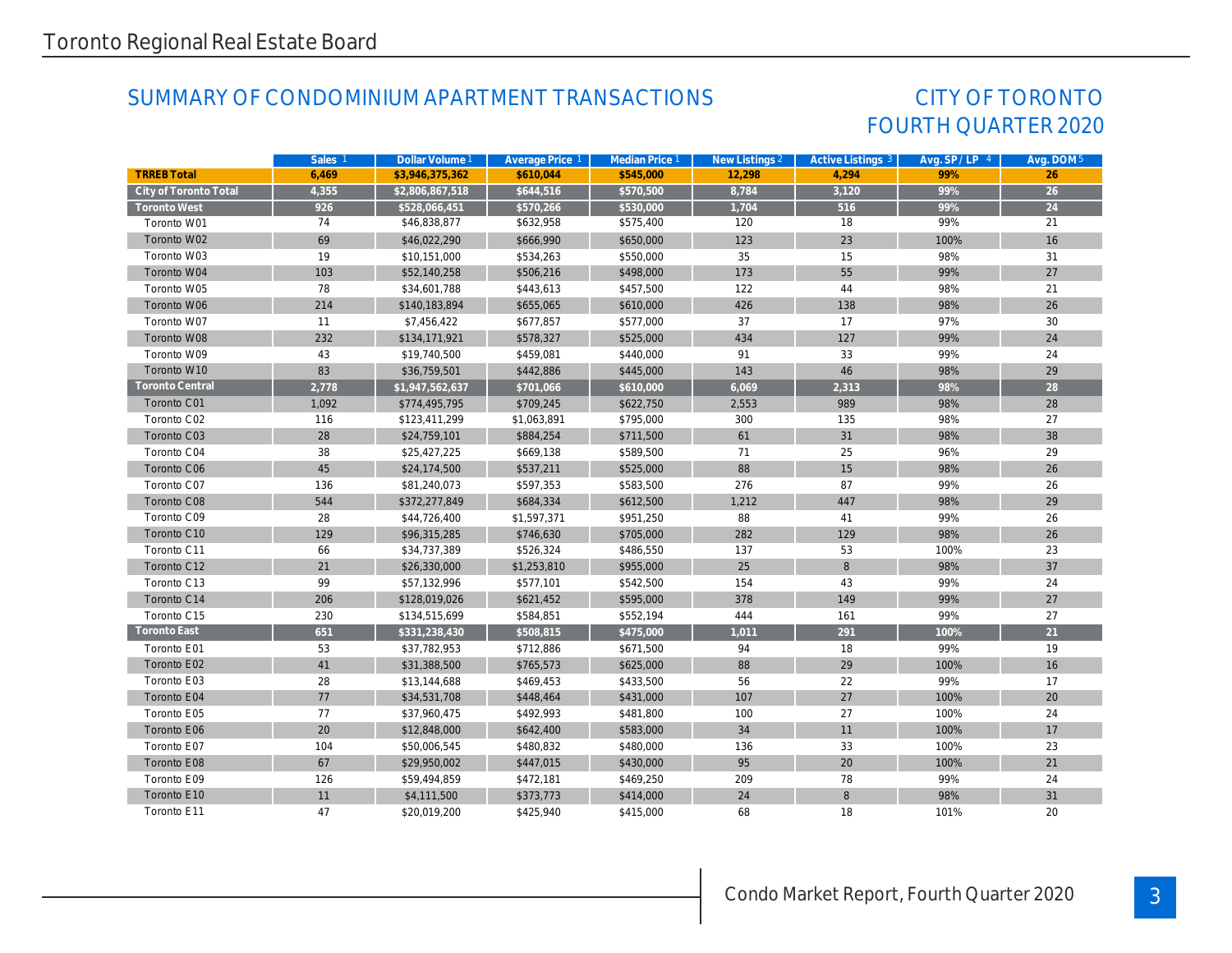# Condominium Apartment Market Summary 1



**Share of Total Condo Apartment Sales By TRREB Area**

**Source: Toronto Regional Real Estate Board**

## **Share of Total Condo Apartment Sales By Bedroom Type (All Areas)**



**Condo Apartment Sales by Price Range (All Areas)**



**Source: Toronto Regional Real Estate Board**



**Condo Apartment Price by Bedroom (All Areas)**

**Source: Toronto Regional Real Estate Board**

## Condo Market Report, Fourth Quarter 2020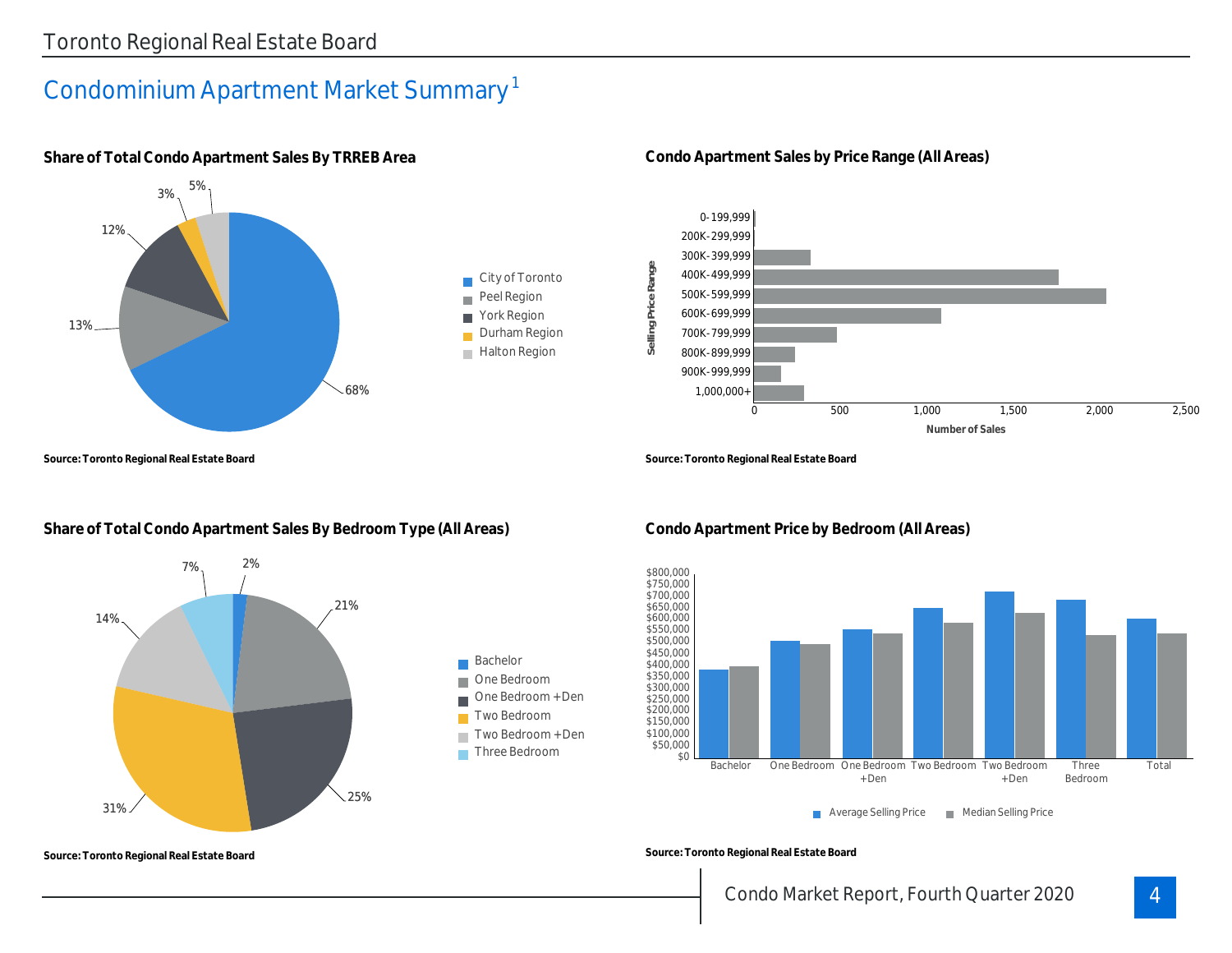# Sub-Market Breakdown: Downtown Core



**Condo Apartment Sales by Price Range (Downtown Core)**



**Condo Apartment Price by Bedroom Type (Downtown Core)**

**Source: Toronto Regional Real Estate Board**



**Condo Apartment Sales By Bedroom Type (Downtown Core)**



**Source: Toronto Regional Real Estate Board**

## Condo Market Report, Fourth Quarter 2020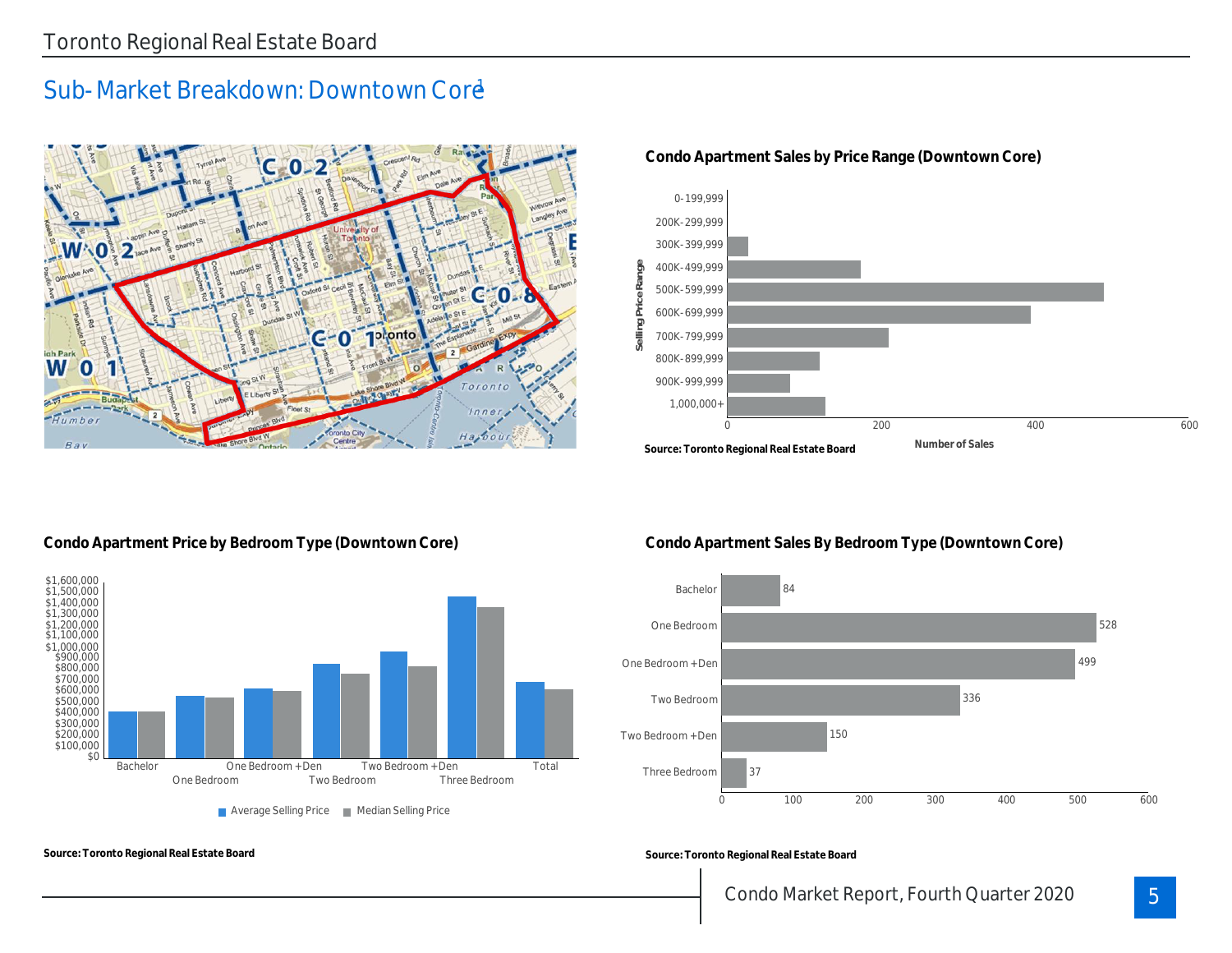## Sub-Market Breakdown: North York City Centre<sup>1</sup>



#### **Condo Apartment Sales by Price Range (North York City Centre)**



**Source: Toronto Regional Real Estate Board**

#### **Condo Apartment Price by Bedroom Type (North York City Centre)**



**Source: Toronto Regional Real Estate Board**

## **Condo Apartment Sales By Bedroom Type (North York City Centre)**



**Source: Toronto Regional Real Estate Board**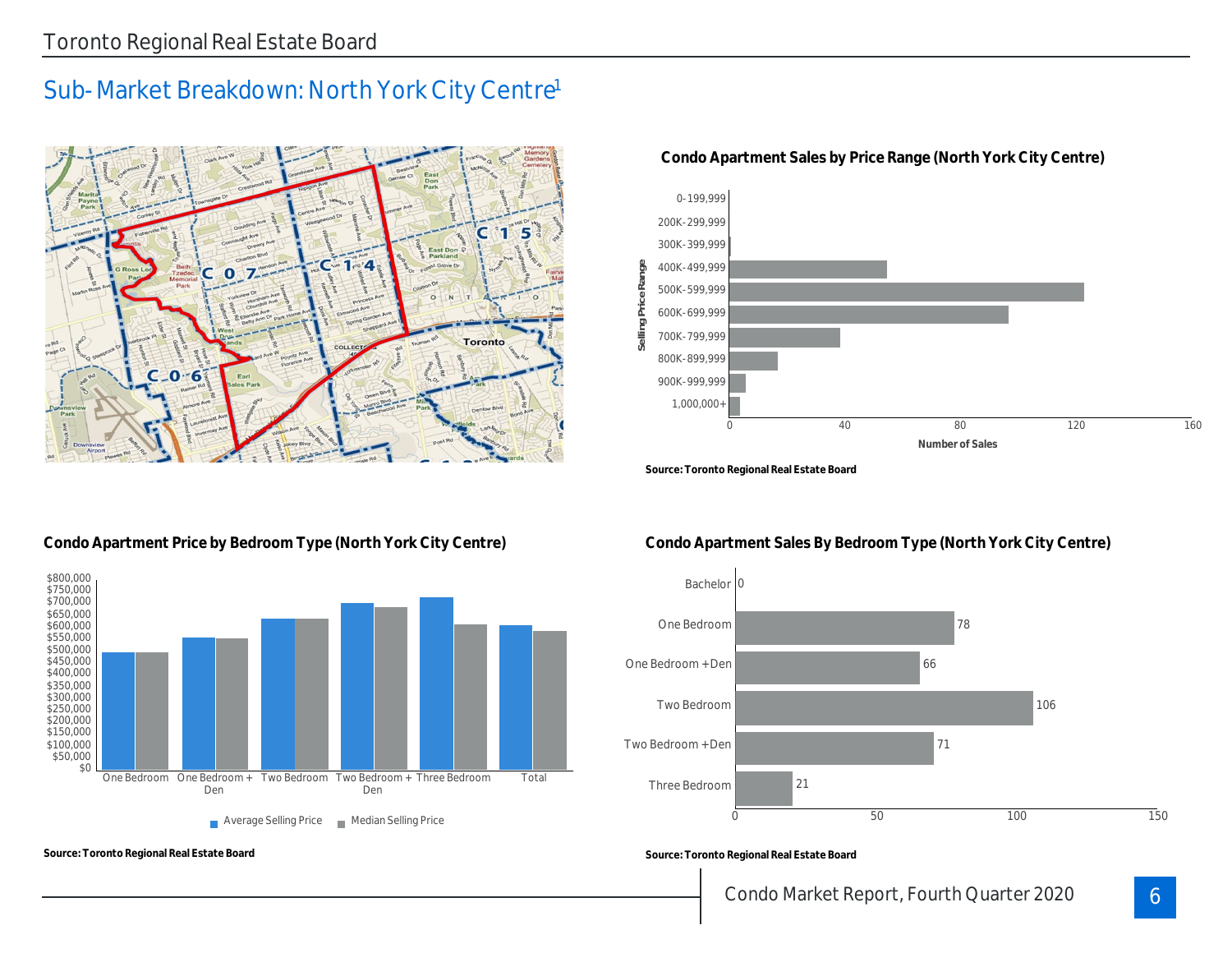# Sub-Market Breakdown: Mississauga City Centre



**Condo Apartment Sales by Price Range (Mississauga City Centre)**



#### **Condo Apartment Price By Bedroom Type (Mississauga City Centre)**



**Source: Toronto Regional Real Estate Board**

#### **Condo Apartment Sales By Bedroom Type (Mississauga City Centre)**



**Source: Toronto Regional Real Estate Board**

7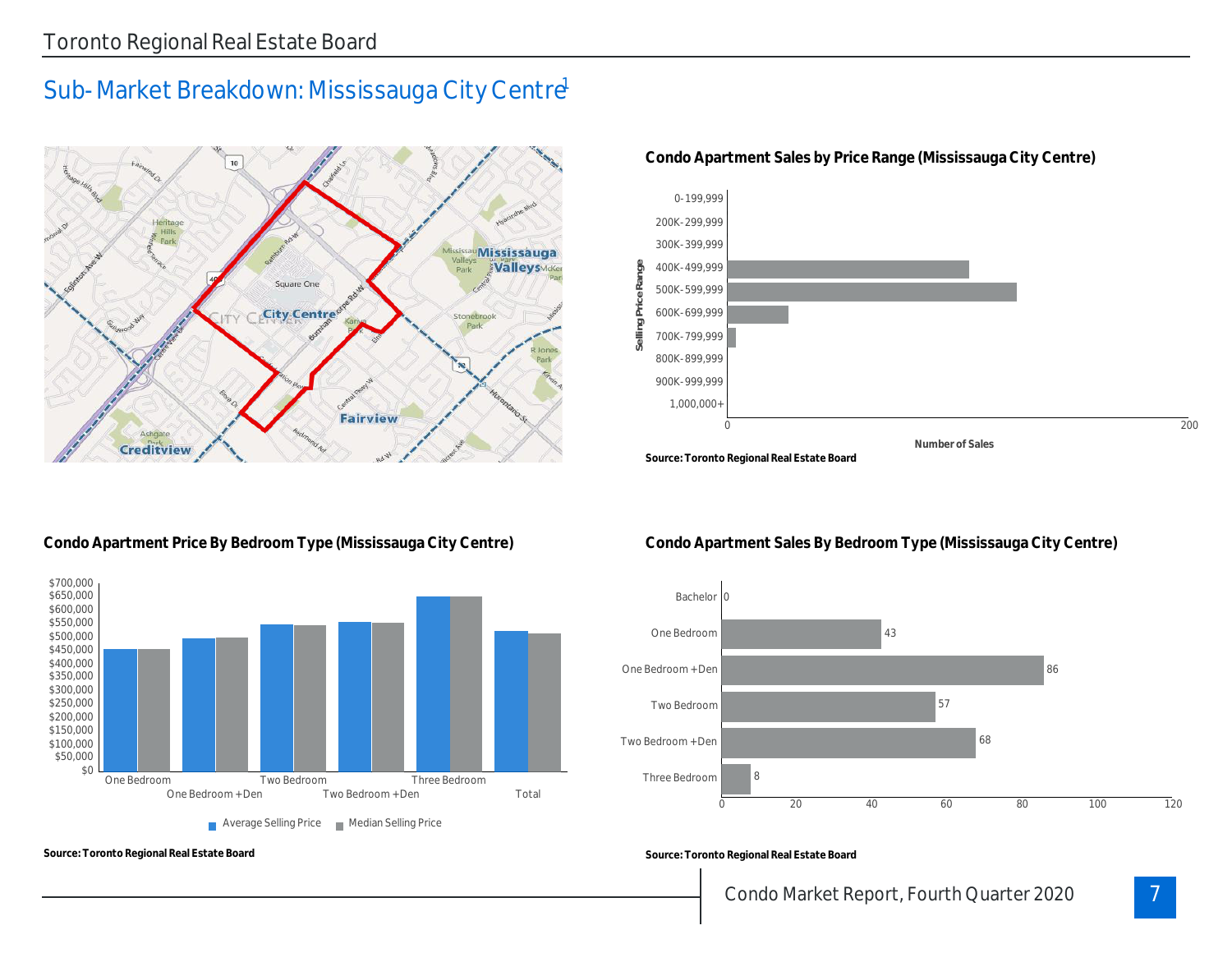# Rental Market Summary

**Number of Units Listed**



#### **Q4 Condo Rental Market Statistics**

- Greater Toronto Area REALTORS® reported 12,584 condominium apartment rentals through TRREB's MLS® System during the fourth quarter of 2020. This represented an increase of 86.3 per cent compared to 6,756 rentals in Q4 2019.
- The number of condominium apartments listed for rent during Q4 2020 was up by 131.6 per cent compared to Q4 2019.
- The average one-bedroom condominium apartment rent was down by 16.5 per cent year over year in Q4 2020 to \$1,845 compared to \$2,209 in Q4 2019. The average two-bedroom condominium apartment rent was down by 14.5 per cent over the same time period to \$2,453 compared to \$2,868.

**Source: Toronto Regional Real Estate Board**

#### **Number of Units Rented Q4 2020 vs. Q4 2019 Q4 2020 vs. Q4 2019**



**Source: Toronto Regional Real Estate Board**

**Average One-Bedroom Rents**





**Source: Toronto Regional Real Estate Board**

## Condo Market Report, Fourth Quarter 2020